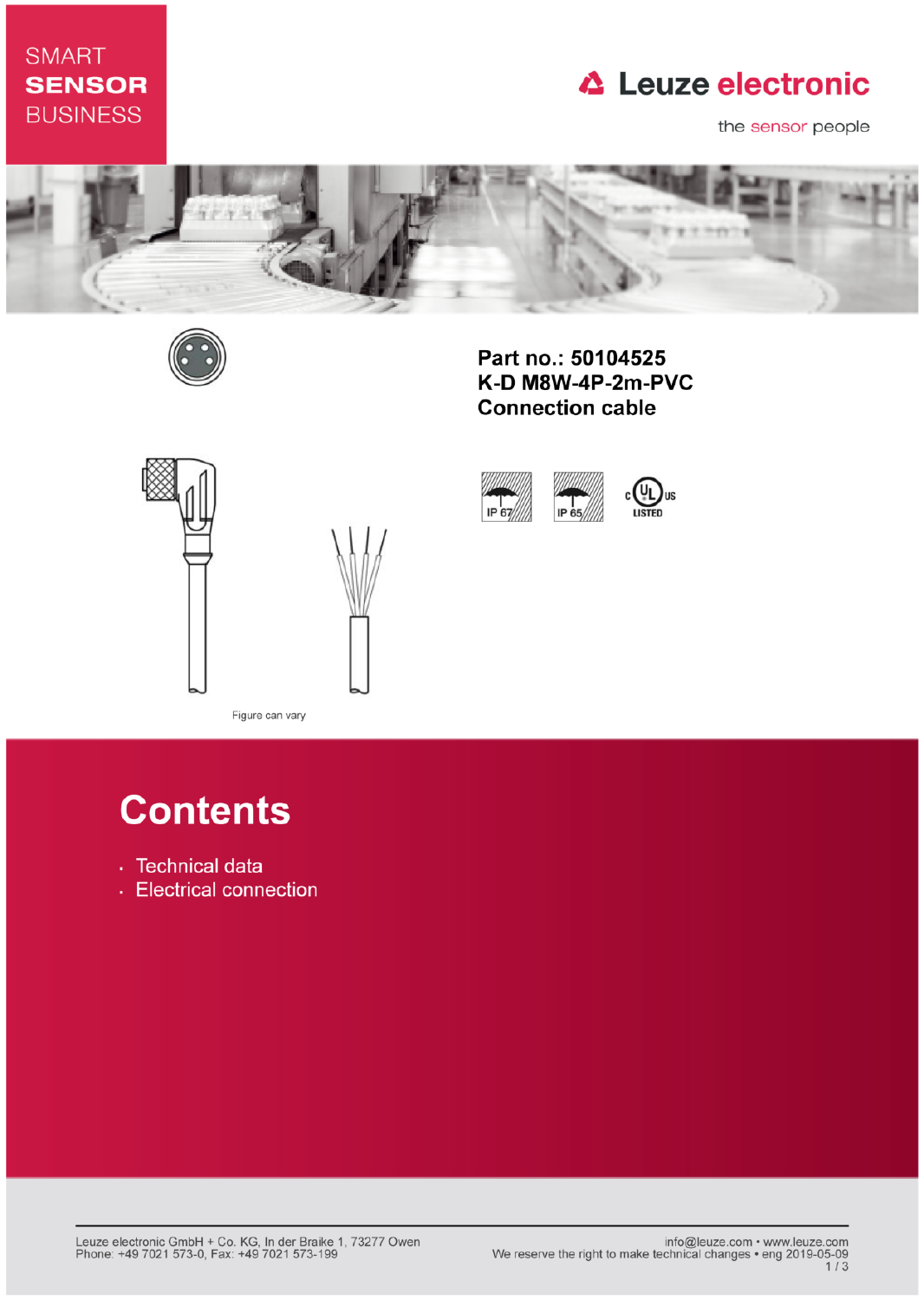## Part no.: 50104525 – K-D M8W-4P-2m-PVC – Connection cable

#### **Technical data**

| <b>Electrical data</b>                         |                                                                                       |
|------------------------------------------------|---------------------------------------------------------------------------------------|
| <b>Performance data</b>                        |                                                                                       |
| Operating voltage                              | 50 V AC / 60 V DC                                                                     |
|                                                |                                                                                       |
| <b>Connection</b>                              |                                                                                       |
| <b>Connection 1</b>                            |                                                                                       |
| Type of connection                             | Connector                                                                             |
| Thread size                                    | M <sub>8</sub>                                                                        |
| Type                                           | Female                                                                                |
| Handle body material                           | <b>PUR</b>                                                                            |
| No. of pins                                    | 4-pin                                                                                 |
| Design                                         | Angled                                                                                |
| Lock                                           | Screw fitting, nickel-plated diecast zinc, recommended torque 0.6<br>Nm, self-locking |
| <b>Connection 2</b>                            |                                                                                       |
| Type of connection                             | Open end                                                                              |
| <b>Cable properties</b>                        |                                                                                       |
| Number of conductors                           | 4 Piece(s)                                                                            |
| Wire cross section                             | $0.25$ mm <sup>2</sup>                                                                |
| Sheathing color                                | <b>Black</b>                                                                          |
| Shielded                                       | <b>No</b>                                                                             |
| Silicone-free                                  | Yes                                                                                   |
| Cable design                                   | Connection cable (open on one end)                                                    |
| Cable diameter (external)                      | 5.2 mm                                                                                |
| Cable length                                   | 2,000 mm                                                                              |
| Sheathing material                             | <b>PVC</b>                                                                            |
|                                                |                                                                                       |
| <b>Mechanical data</b>                         |                                                                                       |
| Bending radius, flexible laying, min.          | Min. 10 x cable diameter                                                              |
| Bending radius, stationary laying, min.        | Min. 5 x cable diameter                                                               |
|                                                |                                                                                       |
| Environmental data                             |                                                                                       |
| Ambient temperature, operation, flexible use   | -5 $\ldots$ 80 $^{\circ}{\rm C}$                                                      |
| Ambient temperature, operation, stationary use | -30 $\ldots$ 80 $^{\circ} \mathrm{C}$                                                 |
|                                                |                                                                                       |
| <b>Certifications</b>                          |                                                                                       |
| Certifications                                 | c UL US                                                                               |
|                                                | UL                                                                                    |
|                                                |                                                                                       |
| <b>Classification</b>                          |                                                                                       |
| Customs tariff number                          | 85444290                                                                              |
| eCl@ss 8.0                                     | 27279218                                                                              |
| eCl@ss 9.0                                     | 27060311                                                                              |
| <b>ETIM 5.0</b>                                | EC001855                                                                              |
| ETIM 6.0                                       | EC001855                                                                              |